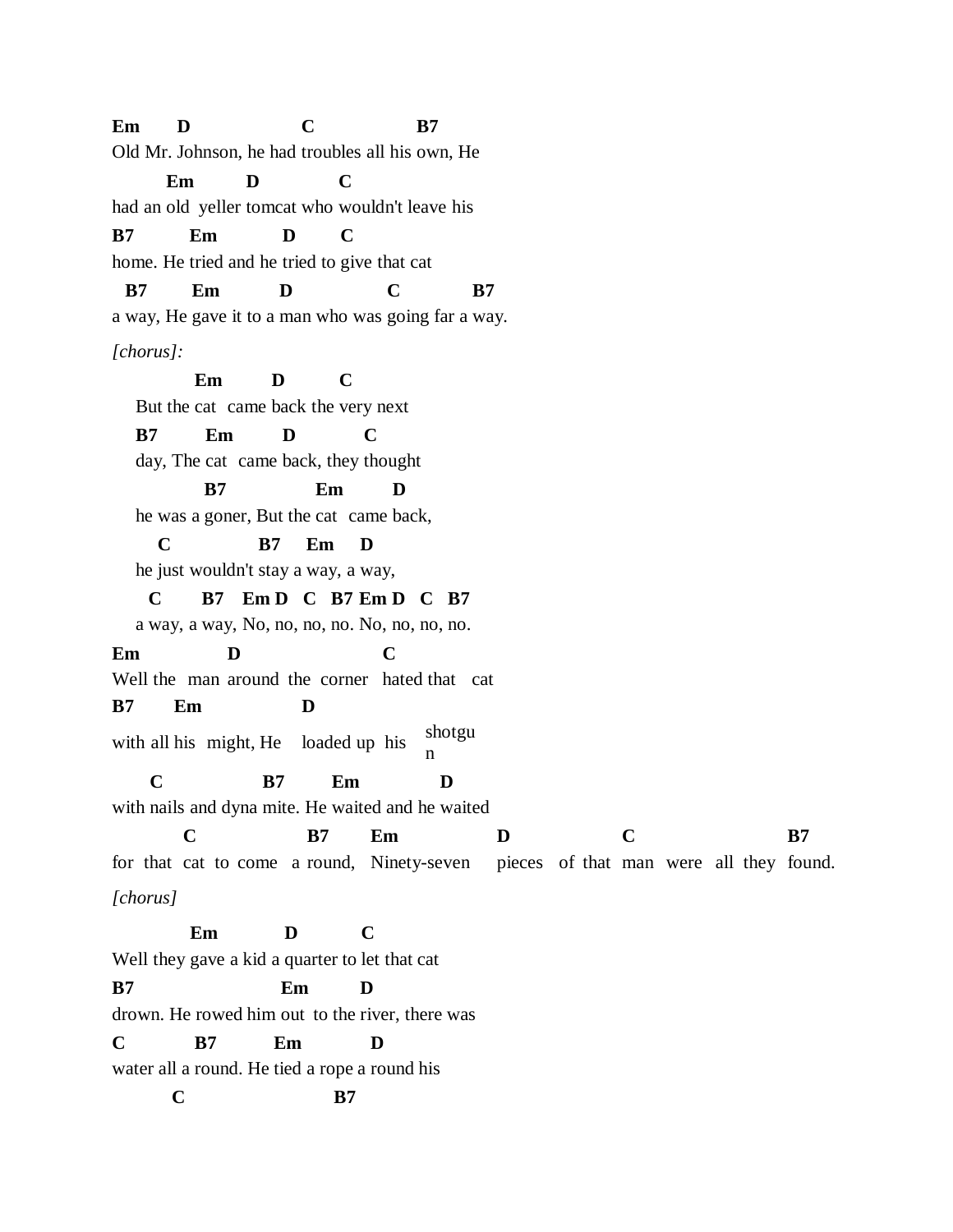neck, it must have weighed a pound. Now they're **Em D C B7** draggin' that old river for the little boy that drowned. *[chorus]* **Em D C B7**

They gave it to the butcher to kill to day.

**Em D C B7**

He put it through the meat grinder and ground a way.

**Em D C**

The cat disap peared with a blood-curdling

**B7 Em D C B7**

shriek! And the meat tasted foul for almost a week.

*[chorus]*

**Em D C B7 Em D** Now the atom bomb fell to day. The H-bomb fell in **C B7 Em D** the very same way. England went, France went, **C B7 Em D C B7** then the good ol' U. S. A. Even ( fill in) was blown a way.

*[chorus]*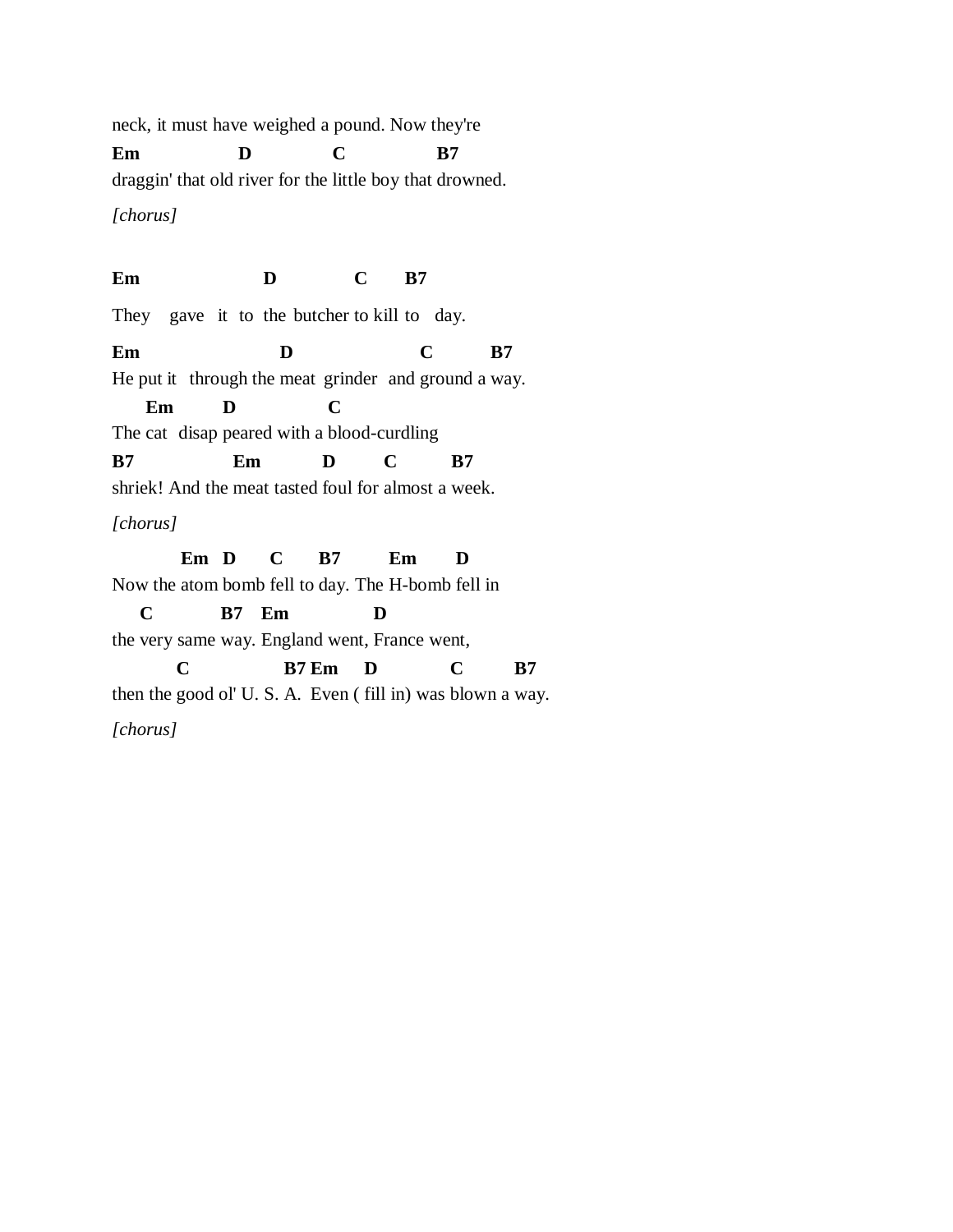## The Cat Came Back

Old Mr. Johnson had problems of his own. He had a little cat that just wouldn't leave his home. He tried and he tried to give the cat away. He gave it to a little man going far far away...

But the cat came back the very next day. The cat came back. They thought he was a goner But the cat came back. He just wouldn't stay away. He gave it to a man going in a balloon he said he'd take it away it didn't go very far... But the cat came the very next day the cat came back they thought he was a goner. But the came back. he just wouldn't stay away.

He gave it to a little boy for a five-dollar note. He told the boy to take the cat up river on a boat. The boat turned over and was never found, And now they drag the river for the little boy who drowned...

But the cat came back the very next day. The cat came back. They thought he was a goner But the cat came back. He just wouldn't stay away. The man around the corner said he'd shoot the cat on sight. He loaded up his shotgun full of nails and dynamite. He waited... and he waited... 'till the cat came walking round And ninety-nine pieces of the man was all they found...